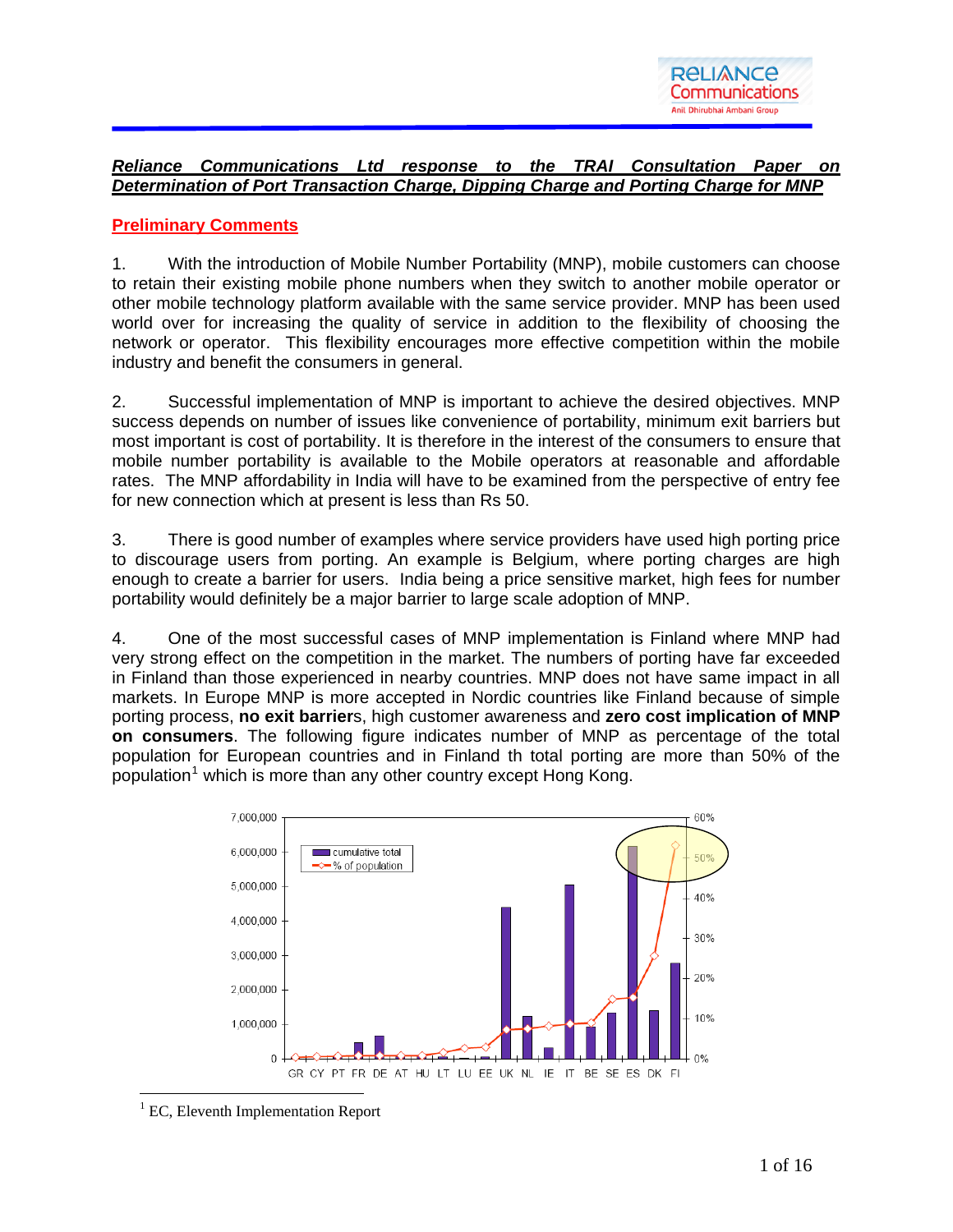5. In Hong Kong porting fee is only HK \$ 1.29 ( Rs 8 app ) which has resulted in large scale adoption of MNP. Even dipping charges is less than 2 paise per dip. Therefore, the number porting market is directly dependent on the porting fees.

6.  $OFCOM$  has recently issued a consultation paper<sup>[2](#page-1-0)</sup> to review the mobile number porting time. As part of the consultation process a survey was commissioned in December 2008 in which consumers were asked how much money they would be willing to pay for porting. The results of the survey are given below and it may be noted that customers willingness to pay substantially goes down in case porting fees is higher. There is a huge market for porting at 50 pence but the same market significantly shrinks if porting charge is higher.



7. Low or nil MNP charge encourage operators to absorb MNP cost or pass on bare minimum amount of charges to the customers. Low or no MNP cost on subscribers would shatter maior barrier for migration and encourage a healthy competition in the market. Having no exit barrier in India is also a main reason for very high churn rate in India and probably also a recipe for successful MNP implementation. Therefore, in India the MNP acceptance could be similar to the Finland or Hong Kong market.

8. The current entry fee for pre-paid subscribers is less than Rs 50 which also includes cost of SIM. In case MNP fee is higher than the entry fee, then MNP acceptance would be limited and perhaps would only be used by high ARPU/corporate subscribers. To encourage large scale acceptance of MNP and achieve the MNP objectives, the porting and dipping charges may be kept at bare minimum. RCOM is recommending following charges:

<span id="page-1-0"></span>**Porting Charge: Rs 20 per porting Dipping Charge: 1-1.5 paise per dip** 

 $\overline{a}$ 

<sup>&</sup>lt;sup>2</sup> Ofcom Consultation paper on Mobile Number Porting-Review of the Porting process dated 3.8.2009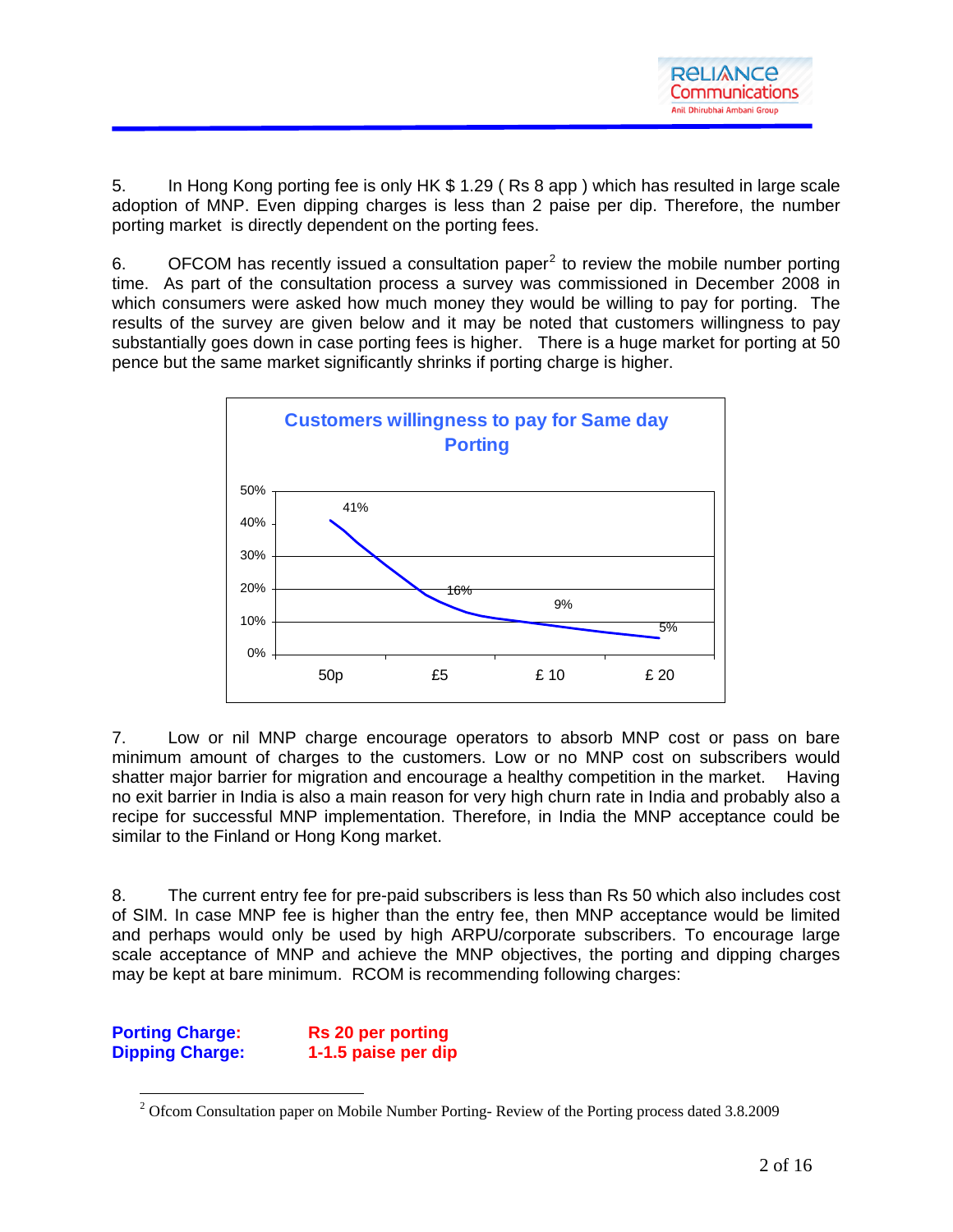

### **Response to the specific issues in the consultation paper**

### **Q1 Whether the network elements, cost details and the cost structure considered for estimating the port transaction charges are appropriate? If not, give reasons.**

a. The administrative cost for porting a number involves establishment and operating costs associated with running a database containing details of ported numbers. In addition costs of database dips in the case that this is required to determine the correct network to which a call must be routed is also involved. Since NPDB and QRDB are critical databases, the importance of running database from alternate sites in the event of a disruptive situation is also important.

### b. **The Authority has considered all network elements such as MCH, NDPB, QRDB and disaster recovery sites therefore network elements considered by the Authority are appropriate.**

- c. The MCH will require following main capital investments:
	- o Hardware: It consists of Data base servers, application servers, disk arrays, routers, switches, firewalls, network management server and other (backup tapes, racks, KVM, cables).
	- o Software License: Software license for various database, security, network management and other application software for use in India
	- o Customization/ Testing/ Project Management: Includes manpower costs and professional fees for customization, testing, project management
	- o Office Setup: Furniture, renovation and office equipment of administration office for the service
	- o Hosting and Communication Fee: Includes the setup cost of data centre hosting and communication facilities between primary and secondary data centers plus the initial hosting and communication rental fees during implementation period.
- d. **The cost estimates given by MNP operators vary significantly. While average cost per year for MNP licensee 1 is Rs 47.3 crores against Rs 74.4 crores for MNP licensee 2. Wide disparity in the average annual costs can be attributed to large variation in subscriber base assumptions. In addition, the two licensees have assumed different business models – Licensee 1 has assumed a Capex model whereas Licensee 2 has**  This variation in cost structure and market **assumptions is reflecting in the transaction charges of INR 200 and INR 75 suggested by licensee 1 and 2 respectively. Since MNP operators cannot have such large difference in cost, clearly the reported costs are not correct and therefore there is clear case to seek a more accurate cost estimate form MNP Operators.**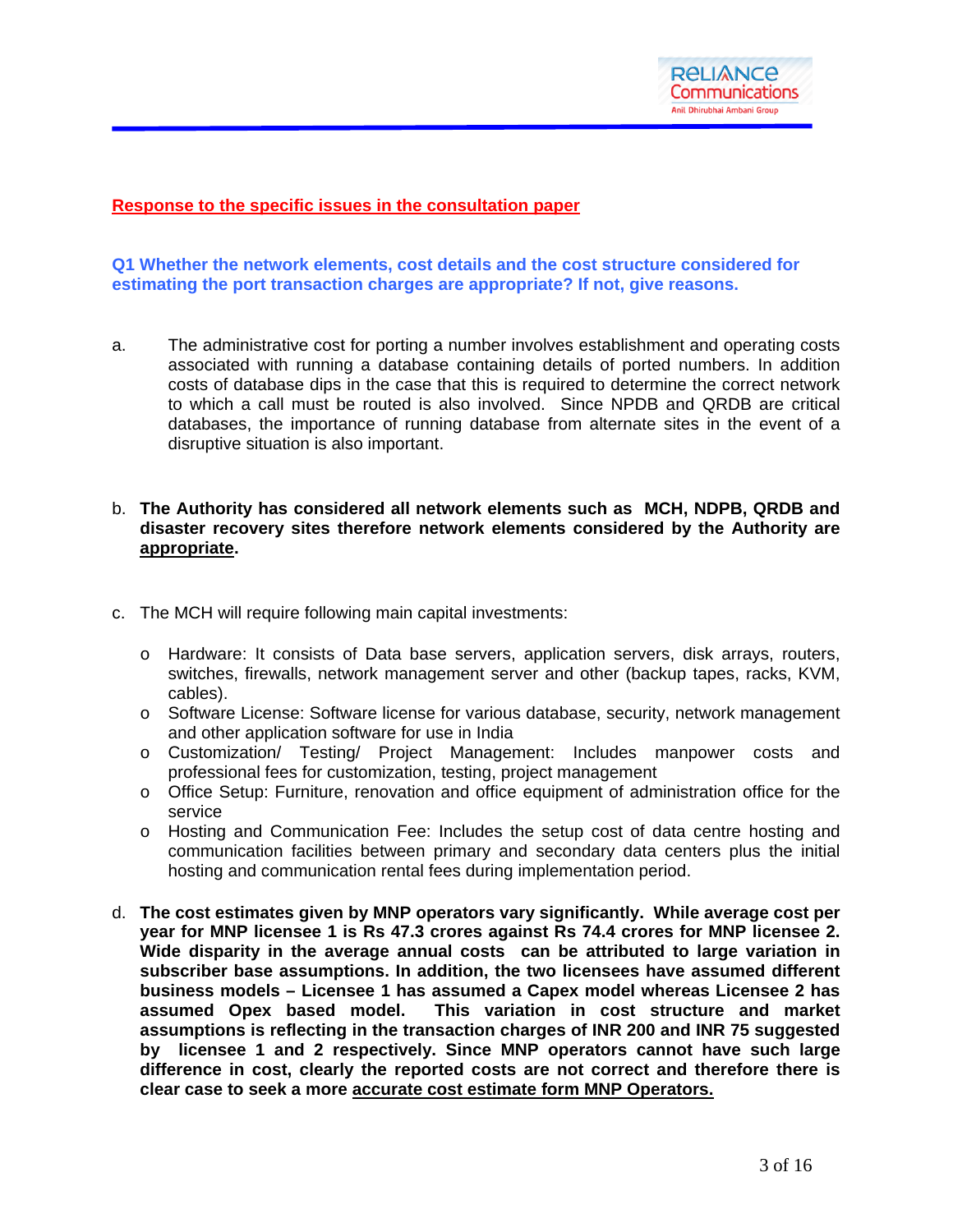- e. We have attached Annexure I , II, III , IV and V which give details of CAPEX & depreciation, funding requirement & interest estimation, Tax estimation and P&L statement, summary of finances including IRR respectively for Zone I MNP Operators. P&L statement also provides details of OPEX for MNP Operator. Separate analysis for MNP operator in Zone II is not done ast both operators are expected to have similar cost and revenue structure.
- f. The Authority may examine in details itemized costs of network elements and cost structure for admissibility. The admissibility of any expense may be be examined on the basic and critical costing principles like cost causation so that only direct cost incurred for implementation of MNP are considered. Any cost or overheads which are not directly related for implementation of MNP may not be allowed. MNP charges may be devised in a manner such that greatest level of efficiency in the allocation of resources is achieved. Consideration of all costs without linking it to efficiency would encourage non-efficient expenditure by MNP operators.
- g. The Authority has not taken into account the terminal value of the project. The current methodology assumes that the MNP operator shall have to make all investments afresh and the existing investments would be redundant after expiry of 5 years. Since MNP license is for 10 years, the terminal value of the future cash flows occurring beyond a 5 year are required to be built in the costing model. In case terminal value is not included the therewould be over recovery of costs.
- h. In view of the above, our own estimates of costs and there being wide disparity in cost estimates biven by MNP operators, it is felt that the reported costs of MNP operators is not correct and more accurate estimate of cost must be obtained from MNP Operators.

**Q2 Do you agree with the factors affecting the number of porting as discussed in chapter-4? Please indicate if any additional factors are required to be taken into account. &** 

**Q3 Whether the projection of the subscriber base and annual rate of porting as explained in the paper for the next 5 years is reasonable? If not, give your estimation of annual porting rate along with the reasons.**

### **Projection for Number of Portings**

- a. Following are main factors that affect porting:
	- (i) Porting time: Portability process must be easier for the mobile subscriber for successful implementation of MNP. A porting process that requires days to port a number seems very lengthy when compared with few hours to activate a new mobile user. In successful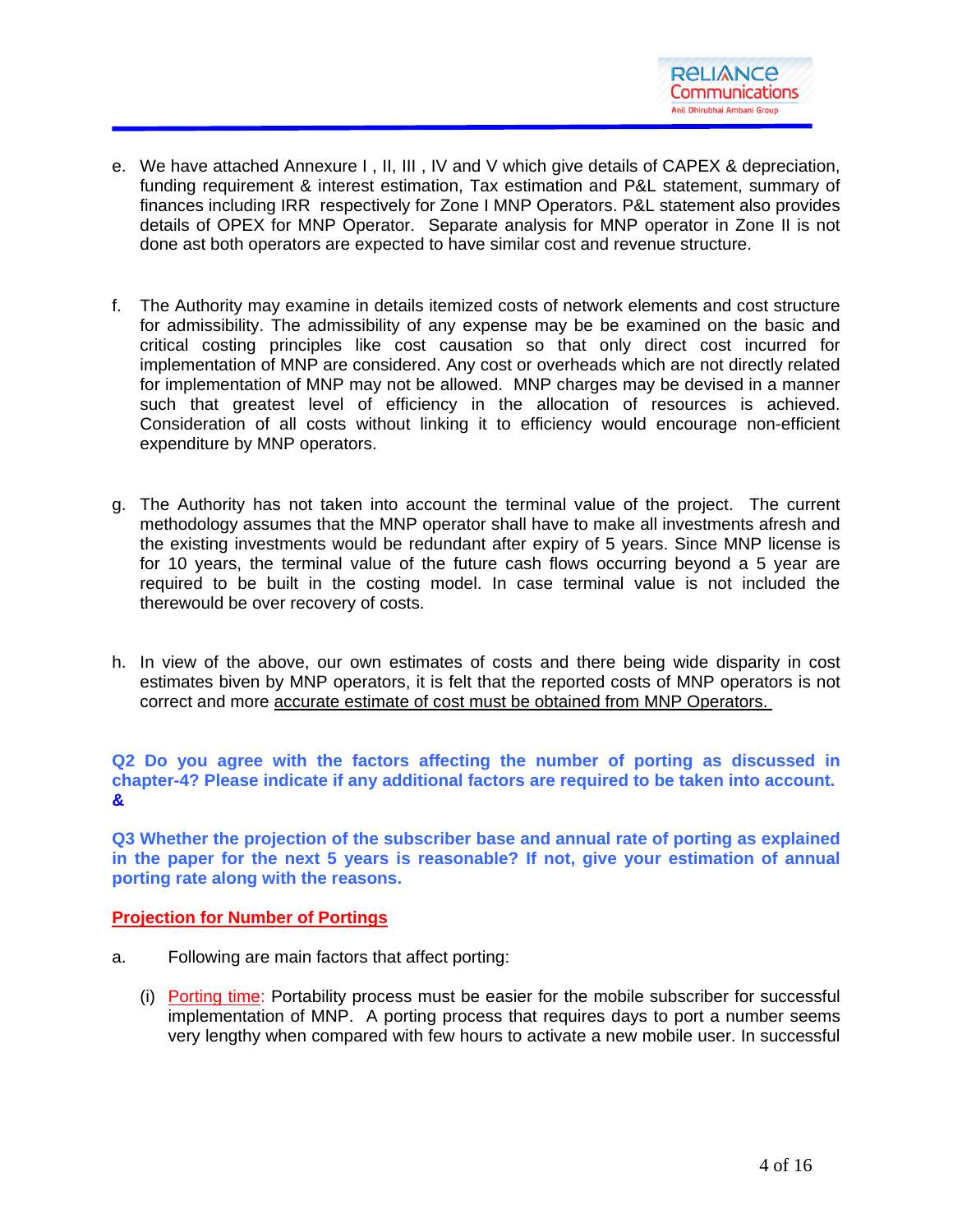

countries like Finland and Hong Kong porting are completed within one to two days. Target maximum porting time in various countries is given in the following table<sup>[3](#page-4-0)</sup>:

| <b>Country</b> | <b>Target maximum porting period</b> |
|----------------|--------------------------------------|
| Austria        | 3 working days                       |
| Belgium        | 2 days                               |
| Croatia        | 5 days                               |
| Cyprus         | 14 days                              |
| Estonia        | 7 working days                       |
| Finland        | 5 working days                       |
| France         | 30 days                              |
| Germany        | 4 working days $+2$ further days     |
| Hungary        | 14 working days                      |
| Iceland        | 10 days                              |
| Italy          | 5 working days <sup>1</sup>          |
| Malta          | 4 hours                              |
| Netherlands    | 10 working days                      |
| Norway         | 7 days                               |
| Portugal       | 5-20 working days                    |
| Slovenia       | 5 working days                       |
| Sweden         | 5 working days                       |
| Switzerland    | 5 working days                       |
| United Kingdom | 2 working days $+1$ calendar week    |

In view of the negative correlation between porting time and number of porting, it is reasonable to expect a higher porting in case porting is completed within reasonable time period. **The porting time being considered by the Authority in the intial phases on MNP would encourage higher porting rates in India. Once porting practices establish, the porting period should be reviewed as in UK[4](#page-4-1) and USA[5](#page-4-2) to promote consumer convenience.**

(ii) Porting Cost: Charging significant fees for number porting acts as a barrier to widespread adoption of MNP. Many regulators view cost that is incurred as an inevitable consequence of fully competitive mobile market and therefore significant part of the costs are to be aborbed by service providers. In India also network up-gradation costs for MNP implementation are not allowed to be recovered directly from consumers. In case porting fee is allowed to be act as a barrier then objective of implementing MNP is defeated. In countries where porting charges for customers are less, MNP is significantly higher. For example, in Hong Kong porting fee is only HK \$ 1.29 ( Rs 8 app) which has resulted in large scale adoption of MNP.

<span id="page-4-0"></span> $\overline{a}$ <sup>3</sup> Source: Electronic Communications Committee (ECC) : Implementation of MNP in CEPT Countries & info for Hong ong and Australia available on OFTA and ACMA websites.

<span id="page-4-1"></span><sup>4</sup> Ofcom Consultation paper on Mobile Number Porting- Review of the Porting process dated 3.8.2009

<span id="page-4-2"></span><sup>&</sup>lt;sup>5</sup> Number Portability: Action by the Commission, May 13, 2009, by Report and Order and Further Notice of Proposed Rulemaking (FCC 09-41).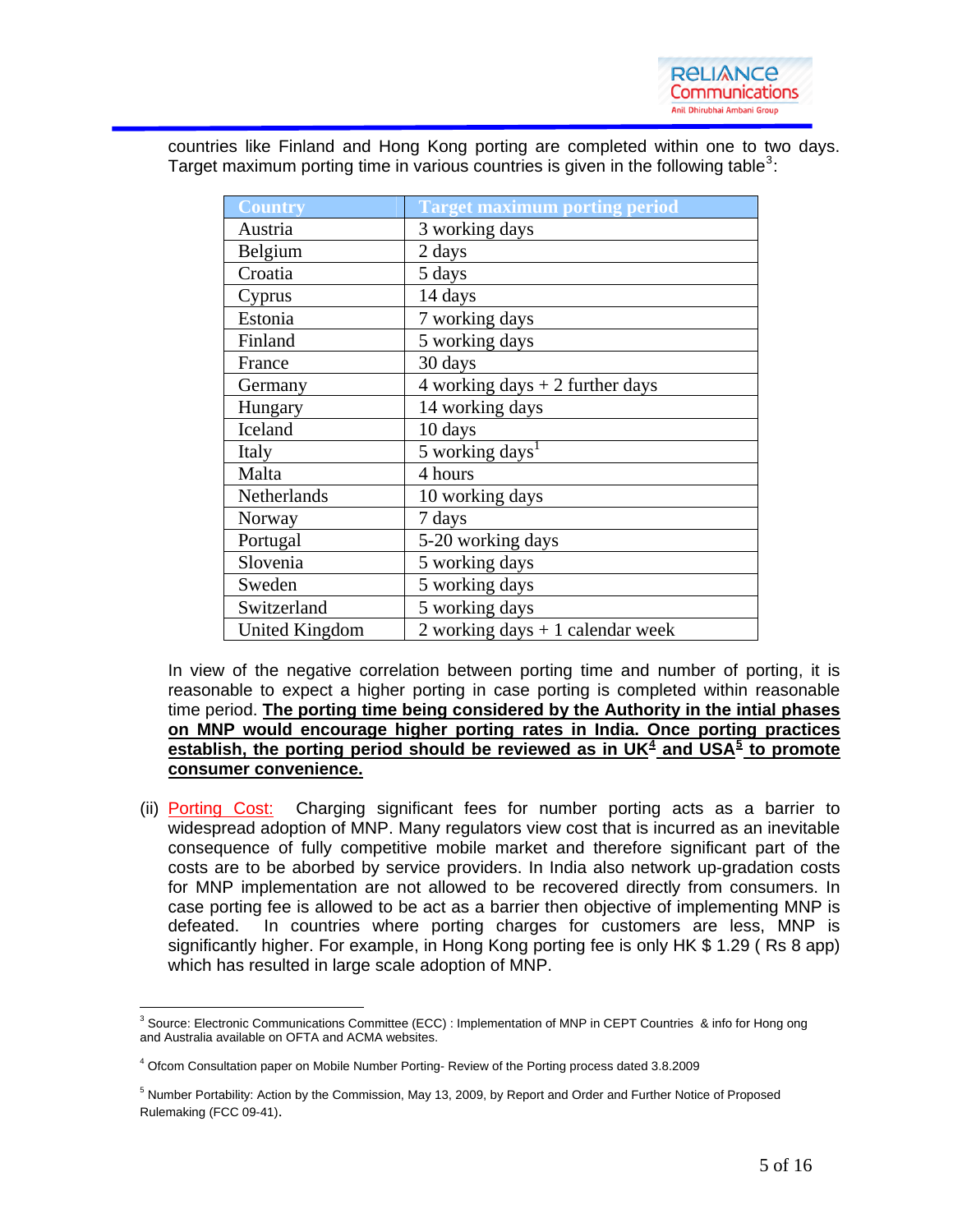

In many countries, operators do not charge for MNP which is one of the main reason for large scale adoption of porting in such countries. Therefore there is strong correlation between porting charges and number of porting.

- (iii) Customer Awareness about Number Porting: lack of awareness about MNP is another barrier to significantly takeup of MNP. However in India many new operators will be launching services in the current year. In addition existing operators have also launched services using alternate technologies. MNP shall be widely publicized by all these networks to acquire existing customers. Therefore, it is expected that in India there would be much higher wareness about MNP.
- (iv) Exit Barriers: One of the major barrier to porting is long term subscription contracts. Subscribers have to pay very high exit charges in case contracts of terminated early. The mobile number portability is much higher in countries like Finland where exit barriers are not allowed. In India there are no exit barriers and therefore porting rate is expected to be higher. Even upfront payments for Life time validities are unlikely to act as an exit barrier as upfront fee has come down substantially to Rs 49.
- (v) Churn Rate: In India, subscribers have high propensity to churn and even if a fraction of the churning subscribers opt for porting, it should translate into very high number of porting. In a recent survey<sup>[6](#page-5-0)</sup> conducted by Nielson's on consumer attitudes and behaviour towards mobile operators in India, it was found that 20 % of the mobile subscribers are willing to change network if allowed to retain number. This clearly indicates that the MNP would be a stupendous success if porting is affordable.
- (vi) Number of Access service providers in a service area: Launch of MNP will coincide with launch of new networks in India. Therefore MNP will be extensively used to lure customers by new operators. The porting rate is expected to be much higher in urban areas where teledensity is already very high.
- b. **Therefore main factors impacting number of ports are (i) process of porting and porting time, (ii) Porting costs, (iii) customer awareness and (iv) Exit barriers , (v) Launch of services by new operators and (vi) Very high churn rate in India.**
- c. **In view of the above there are enough reasons to assume higher portings in India. The number of porting even if assumed to be 10-15% of the total churns would be a significant number. Therefore it is reasonable to expect 4-5% porting in initial years which would peak to around 7% before stabalising at around 6%. However for the purpose of estimating we are suggesting following porting figures which are very conservative:**

| Year                | 2010                       | 2011 | $\pm 2012$ | 2013 | 2014 |
|---------------------|----------------------------|------|------------|------|------|
| <b>Porting rate</b> | 13.5%<br>(Effective 2.62%) | 4.5% | $5.5\%$    | 6.0% | 5.5% |

<span id="page-5-0"></span><sup>&</sup>lt;sup>6</sup> Mobile Number Portability More Attractive To India's Postpaid Users and High Spenders: Nielsen Study [\(http://www.indiaprwire.com/pressrelease/telecommunications/2009072930336.htm](http://www.indiaprwire.com/pressrelease/telecommunications/2009072930336.htm))

 $\overline{a}$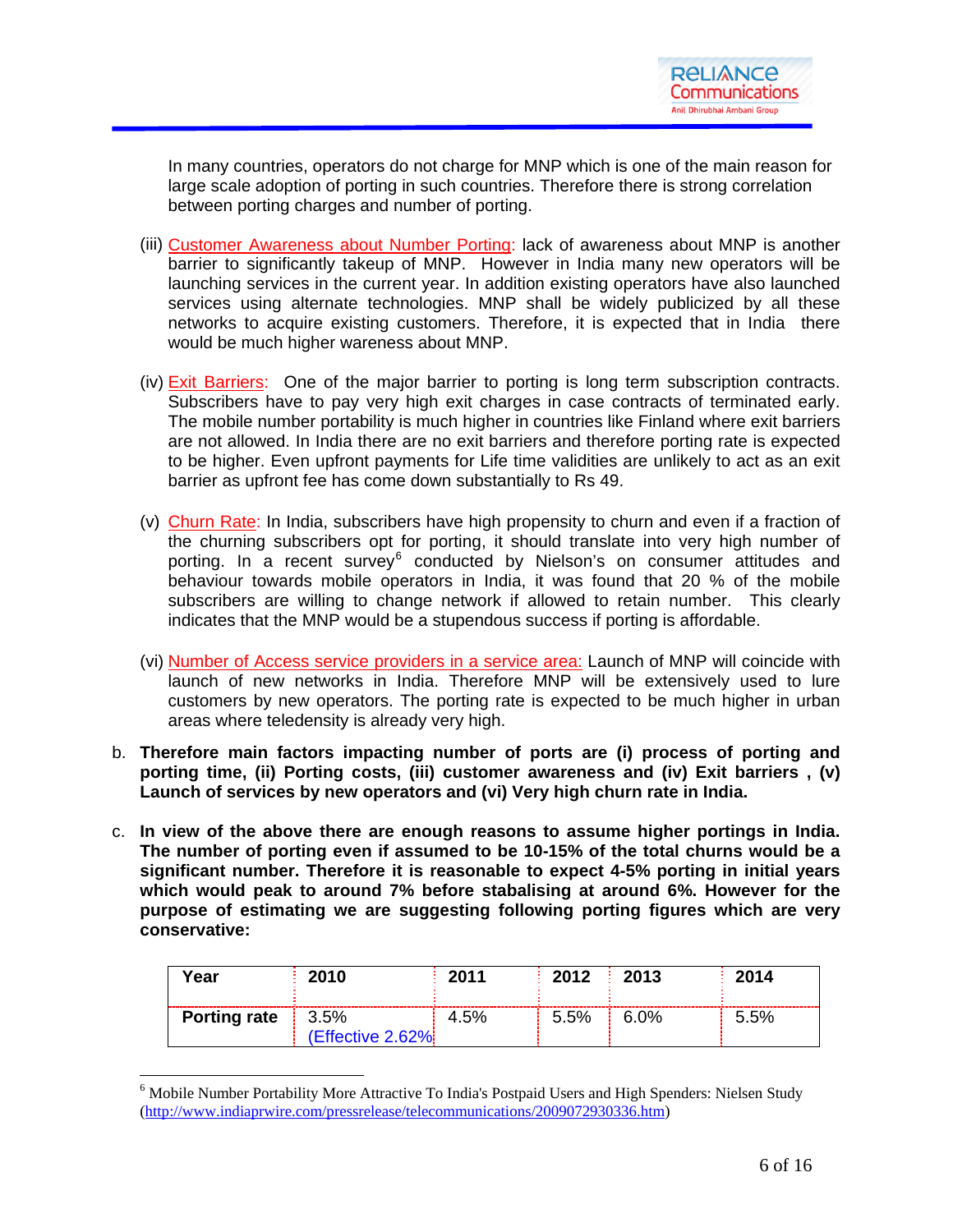

d. The porting rate assumption for the first year is 3.5%. However, we have assumed a phased launch of MNP i.e. Metros and Category A circles would get MNP by start of 2010 whereas B and C Category circles would have MNP after 6 months of implementation in Metros and A circles. Thus, the assumption of 3.5% porting would translate into an implied annual porting percentage of 2.62% for the entire zone (including all categories of circles).

## **Projection for Number of Subscribers**

e. The subscriber projections taken into consideration by the Authority in Table 10 of the consultation paper **are reasonable** and consistent with the Government targets, existing subscriber growth trends. The subscriber growth projections are good fit with the growth trends like Gompertz curve. However as an abundant caution, it is suggested that the following very **conservative** subscriber growth projection can be used in the calculations:

| Year                                 | 2009 | 2010 | 2011 | 2012 | 2013 | $2014^{\circ}$ |
|--------------------------------------|------|------|------|------|------|----------------|
| <b>Total Subscribers</b><br>(Zone 1) | 162  | 219  | 274  | 326  | 370  | 418            |
| <b>Total Subscribers</b><br>(Zone 2) | 161  | 219  | 280  | 333  | 382  | 435            |
| Total                                | 323  | 439  | 554  | 659  | 751  | 852            |

**Q4 Based on the cost details, what is your estimation of per port transaction charge? Justify your estimation and supplement it with the worksheets.** 

- a. **A projected profit and Loss statement for Zone I operator is attached as Annexure IV with assumption of porting fee of Rs 25 and Dipping Charges of 2 paisa per dip. Corresponding cash flows have also been analysed and it was noted that MNP operators would get IRR of 18% and project IRR of 62%. This healthy IRR is achievable even with a very conservative estimate of subscriber base and a very liberal estimate of costs. Therefore, to promote efficiency it is recommended that porting fee may be decided at Rs 20. This porting fee will expand market and result in successful implementation of MNP. The expansion of MNP market may result in excess revenues for the MNP operator than the projections.**
- b. **We would request that the per port transaction charges should be excluded from the Adjusted Gross Revenue so that revenue share / licence fees does not become payable on such porting charges. These charges are passed onto the MNP service provider who is already paying revenue share/license fee on these charges.**
- c. **Therefore, it is recommended that Porting fee may be decided at Rs 20.**

### **Q5 What should be the time period for review of per port transaction charge?**

a. The initial review should be taken after one year. Once rate of porting stablisizes then the Authority may consider using RPI-X methodology to decide porting charges.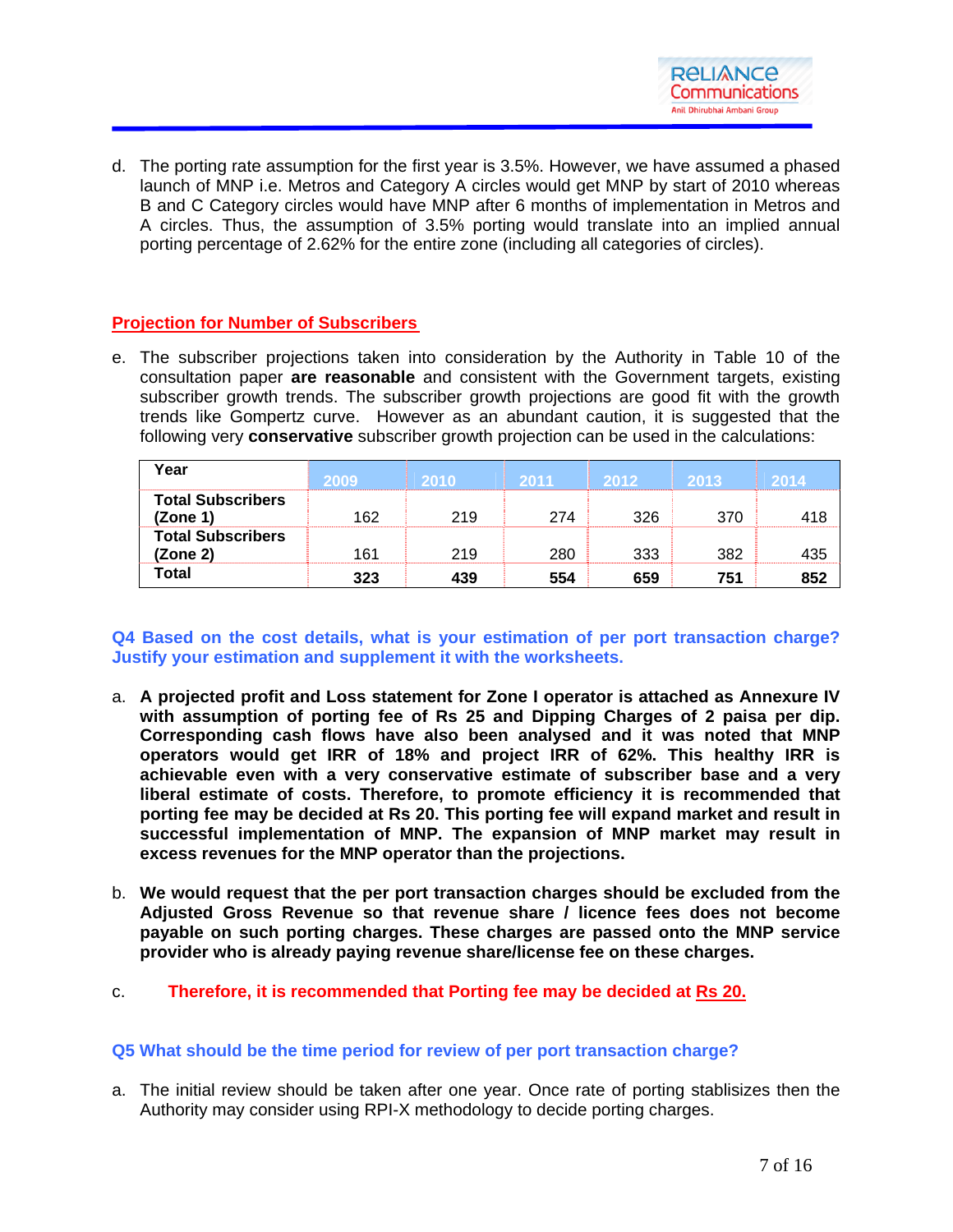**Q6 What is your estimation about the number of voice/SMS/MMS dipping which may take place in the MNP service provider's Query Response System? &** 

**Q7 What should be the factors which may be considered for the estimation of the Dipping charges.** 

- a. All parameters mentioned in Q 3 may also be considered for estimation of the Dipping charge. In addition the number of service providers who may use the query database of the MNP Service Providers will be important.
- b. We present following estimate for number of SMSs and Calls requiring Dipping. A very **conservative** estimate of only 2.3% of subscribers can be taken mainly for subscriber base with new operators, standalone operators who are likely to use dipping for routing of calls. Decrease in dipping percentages is considered over the years as operators are likely to gain scale and hence go for their own local databases.

| Year                                                  | 2010  | 2011  | 2012  | 2013  | 2014  |
|-------------------------------------------------------|-------|-------|-------|-------|-------|
| % of SMS through central<br>database                  | 2.30% | 2.20% | 2.00% | 1.50% | 1.50% |
| % of A2P through central<br>database                  | 2.30% | 2.20% | 2.00% | 1.50% | 1.50% |
| % of Calls through central<br>database                | 2.30% | 2.20% | 2.00% | 1.50% | 1.50% |
| % of Calls through central<br>database - missed calls | 2.30% | 2.20% | 2.00% | 1.50% | 1.50% |

- c. Key drivers for dipping are total number of calls, missed calls and SMSs. Considering use of missed calls as a common mode of communication, an estimate of 1:1 ratio of missed call to outgoing calls, although **conservative**, may be considered. In actual practice this ratio is much higher.
- d. Other key driver to estimate number of dips from the MOU is average holding time for each call. Again a very **conservative** estimate of 2 minutes can be considered for estimating the number of O/G calls.
- e. The number of O/G and I/C calls ratio can be used as 1:1. Using the current usage pattern, number of dips for SMSs, O/G calls and missed calls are estimated below:

|                                            |    | 2010    | 2011    | 2012    | 2013    | 2014    |
|--------------------------------------------|----|---------|---------|---------|---------|---------|
| <b>SMS Volume</b>                          | Mn | 81.179  | 96,636  | 109,512 | 123,713 | 136,543 |
| A2P Volume                                 | Mn | 54,119  | 64,424  | 73,008  | 82.475  | 91,029  |
| Call Volume - Total<br>Outgoing queries    | Mn | 360,831 | 429,533 | 486,766 | 549,889 | 606,918 |
| Call Volume - Total<br>Missed call queries | Mn | 360,831 | 429,533 | 486,766 | 549,889 | 606,918 |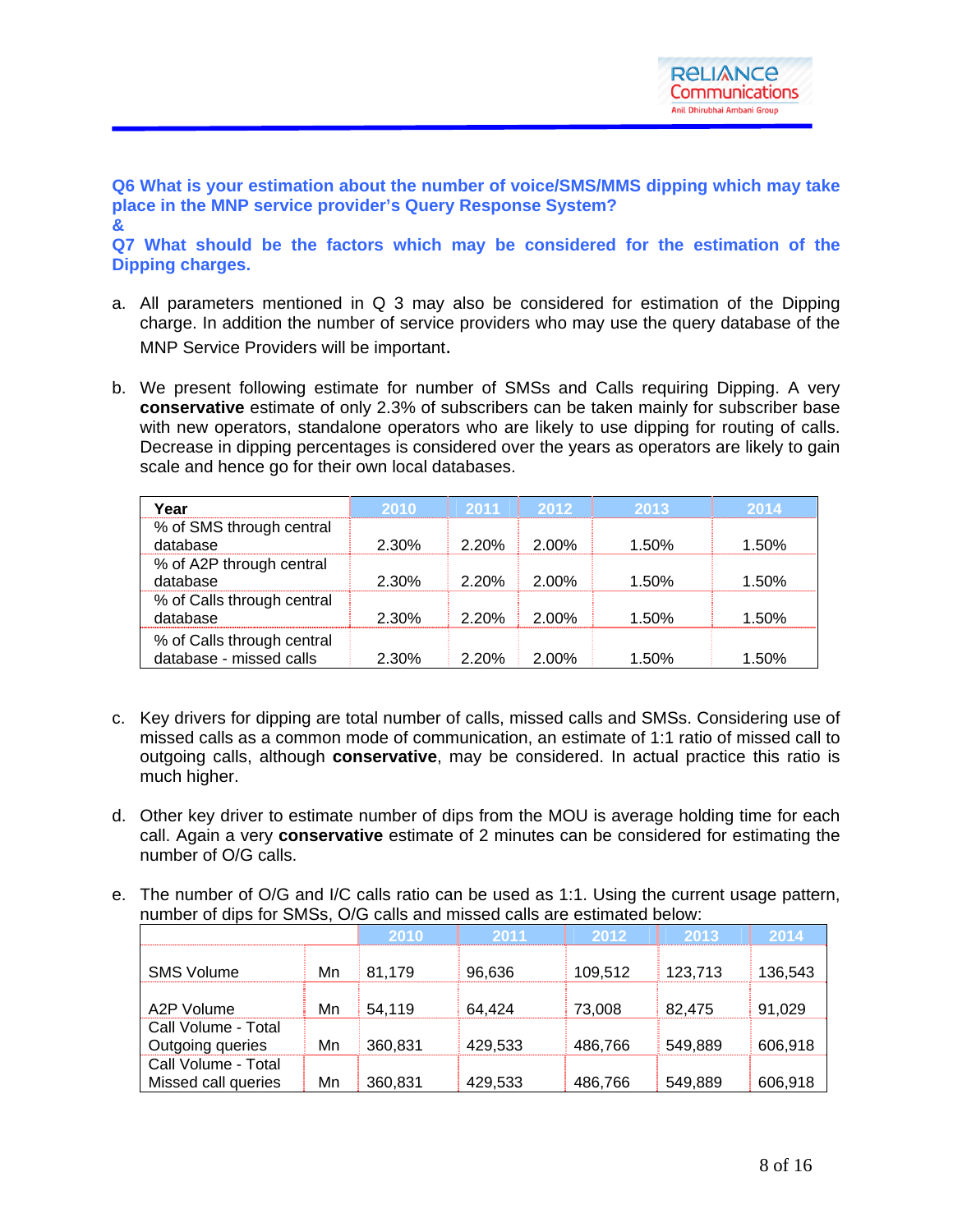

f. **projected profit and Loss statement for Zone I operator is attached as Annexure IV with assumption of porting fee of Rs 25 and Dipping Charges of 2 paisa per dip. Corresponding cash flows have also been analysed and it was noted that MNP operators would get IRR of 18% and project IRR of 62%. This healthy IRR is achievable even with a very conservative estimate of subscriber base and a very liberal estimate of costs, conservative estimate of number of dipping.** Therefore, to promote efficiency it is recommended that **dipping charges may be decided at 1 paise-1.5 paise per dip.** 

**Q8 (a) Whether the recipient operator should be allowed to charge the porting charge from the porting subscriber?** 

### **AND**

**(b) If yes, should porting charge be equal to or less than or more than the per port transaction charge? Give reasons to justify your view? (c) If no, give reasons to justify your view.** 

- a. Service provider shall be incurring costs on new systems, processes and network upgrades and operators are expected to absorb these costs considering these to be part of licensing requirement and essential cost to promote competition.
- b. The costs of shared resources, in particular the MNP database will have to be shared by operators on the basis of number of porting. This incremental cost should be allowed to be recovered directly from those customers who are wishing to port numbers.
- c. The cost of shared resources like MCH etc should not be allowed to distort the objective of open competition, Therefore the charges to the customer may be specified as ceiling charges equivalent to charges paid by recipient operator to the MNP operator.
- d. **The market forces may be allowed to operate and the recipient operator may be permitted to charge any amount within the specified ceiling or absorb costs completely for MNP.**

**Q9 Whether the porting charge, if any, paid by the subscriber to the recipient operator, should be shared with the donor operator? Give reasons to justify your view.**

- a. The administrative cost of shared resources of undertaking port should be borne by recipient network. If the cost were imposed on the donor network, the operator would definitively pass on complete costs and perhaps even a premium on to its departing customer, which would then act as a barrier to MNP.
- b. It has been suggested in our response in Q8 and Q9 that ceiling MNP fee that can be charged from the customer may not be more than the charges paid by recipient operator to the MNP operator. Since charges allowed to be recovered from recipient operator are cost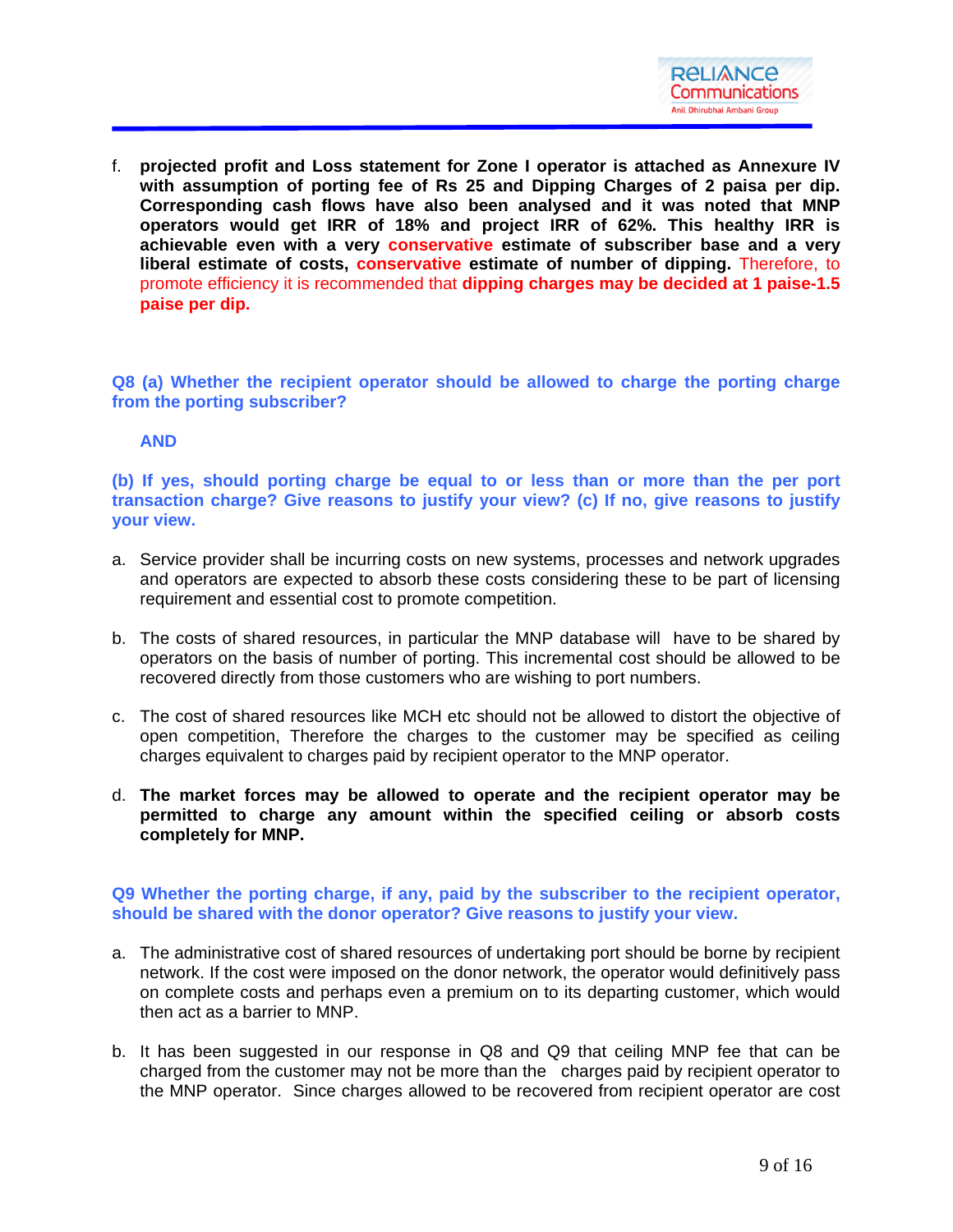

based equivalent to the cost of shared resources, **there is no case sharing any porting charge with the donor operator.**

c. Service provider shall be incurring costs on new systems, processes and network upgrades and operators are expected to absorb these costs considering these to be part of licensing requirement. Therefore donor operator cannot charge or share porting fee with the recipient operator.

\*\*\*\*\*\*\*\*\*\*\*\*\*\*\*\*\*\*\*\*\*\*\*\*\*\*\*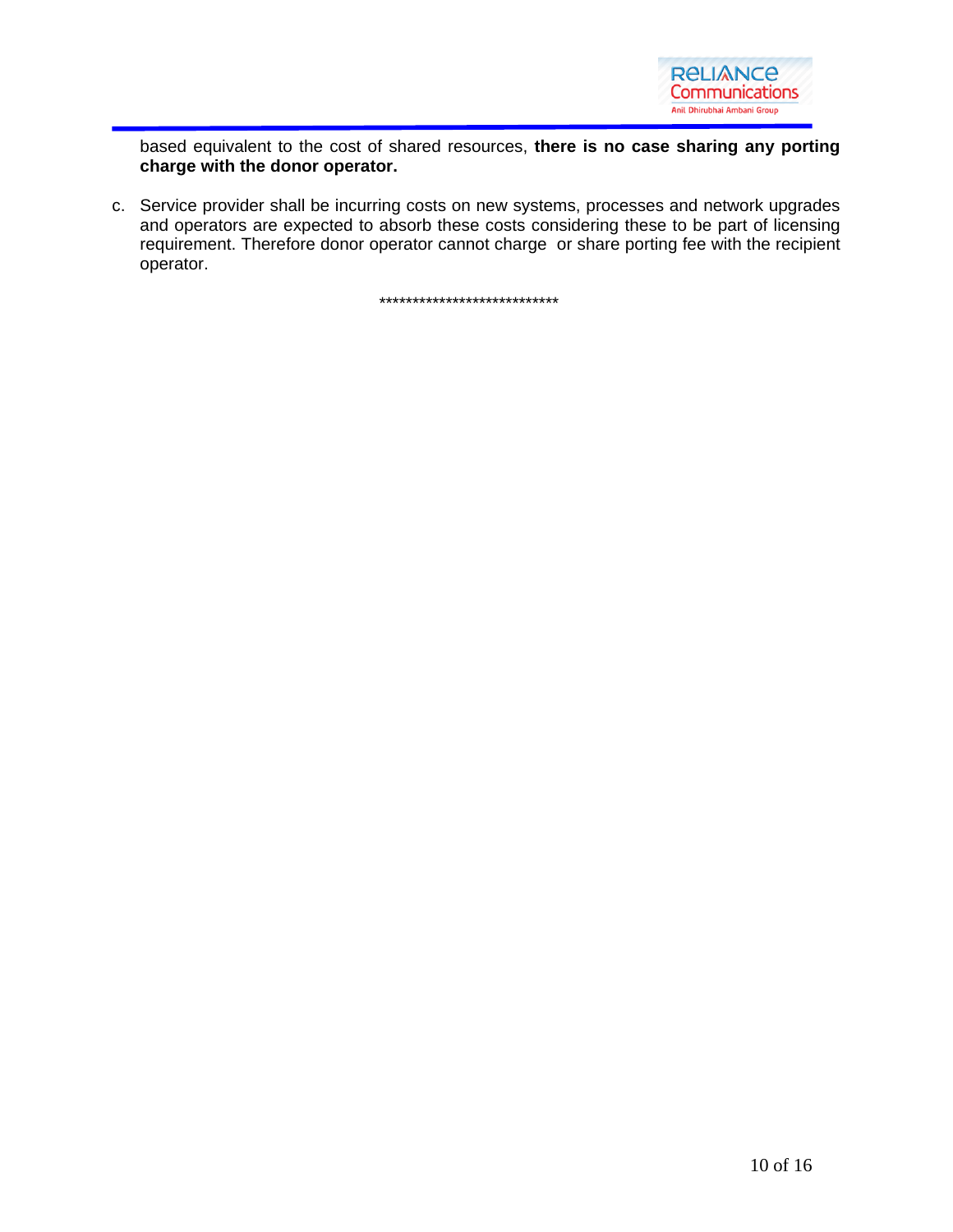

Annexure I

# **CAPEX and Depreciation details for MNP Operator**

| <b>Depreciation Schedule -</b><br><b>Company Law (SLM)</b> |                  |                          |        |                |                |                |                          |              |
|------------------------------------------------------------|------------------|--------------------------|--------|----------------|----------------|----------------|--------------------------|--------------|
|                                                            |                  | 2009                     | 2010   | 2011           | 2012           | 2013           | 2014                     | <b>Total</b> |
| <b>Hardware</b>                                            |                  |                          |        |                |                |                |                          |              |
| Capex on Hardware                                          | <b>INR</b><br>Mn | 332.88                   | 254.55 | $\blacksquare$ | $\blacksquare$ | $\blacksquare$ | $\overline{\phantom{a}}$ | 587.43       |
| Depreciation                                               | <b>INR</b><br>Mn |                          | 53.93  | 53.93          | 53.93          | 53.93          | 53.93                    |              |
| Annual Depreciation -<br>Company Law                       | <b>INR</b><br>Mn | $\blacksquare$           | 95.16  | 95.16          | 95.16          | 95.16          | 95.16                    |              |
| <b>Accumulated Depreciation</b><br>- Company Law           | <b>INR</b><br>Mn | $\overline{\phantom{0}}$ | 95.16  | 190.33         | 285.49         | 380.66         | 475.82                   |              |
| Gross Block                                                | <b>INR</b><br>Mn | 332.88                   | 587.43 | 587.43         | 587.43         | 587.43         | 587.43                   |              |
| Net Block                                                  | <b>INR</b><br>Mn | 332.88                   | 492.27 | 397.10         | 301.94         | 206.78         | 111.61                   |              |
|                                                            |                  |                          |        |                |                |                |                          |              |
| <b>Amortisation (SLM)</b>                                  |                  |                          |        |                |                |                |                          |              |
|                                                            |                  | 2009                     | 2010   | 2011           | 2012           | 2013           | 2014                     |              |
| <b>Software</b>                                            |                  |                          |        |                |                |                |                          |              |
| Software License                                           | <b>INR</b><br>Mn | 352.46                   | 39.16  |                |                |                | $\blacksquare$           | 391.62       |
| Amortisation                                               | <b>INR</b><br>Mn |                          | 70.49  | 70.49          | 70.49          | 70.49          | 70.49                    |              |
|                                                            |                  | $\blacksquare$           | 7.83   | 7.83           | 7.83           | 7.83           | 7.83                     |              |
| Annual Amortisation                                        | <b>INR</b><br>Mn |                          | 78.32  | 78.32          | 78.32          | 78.32          | 78.32                    |              |
| <b>Accumulated Amortisation</b>                            | <b>INR</b><br>Mn | $\blacksquare$           | 78.32  | 156.65         | 234.97         | 313.30         | 391.62                   |              |
|                                                            |                  |                          |        |                |                |                |                          |              |
| <b>Total Capex for 5 years</b>                             | <b>INR</b><br>Mn |                          |        |                |                |                |                          | 979.05       |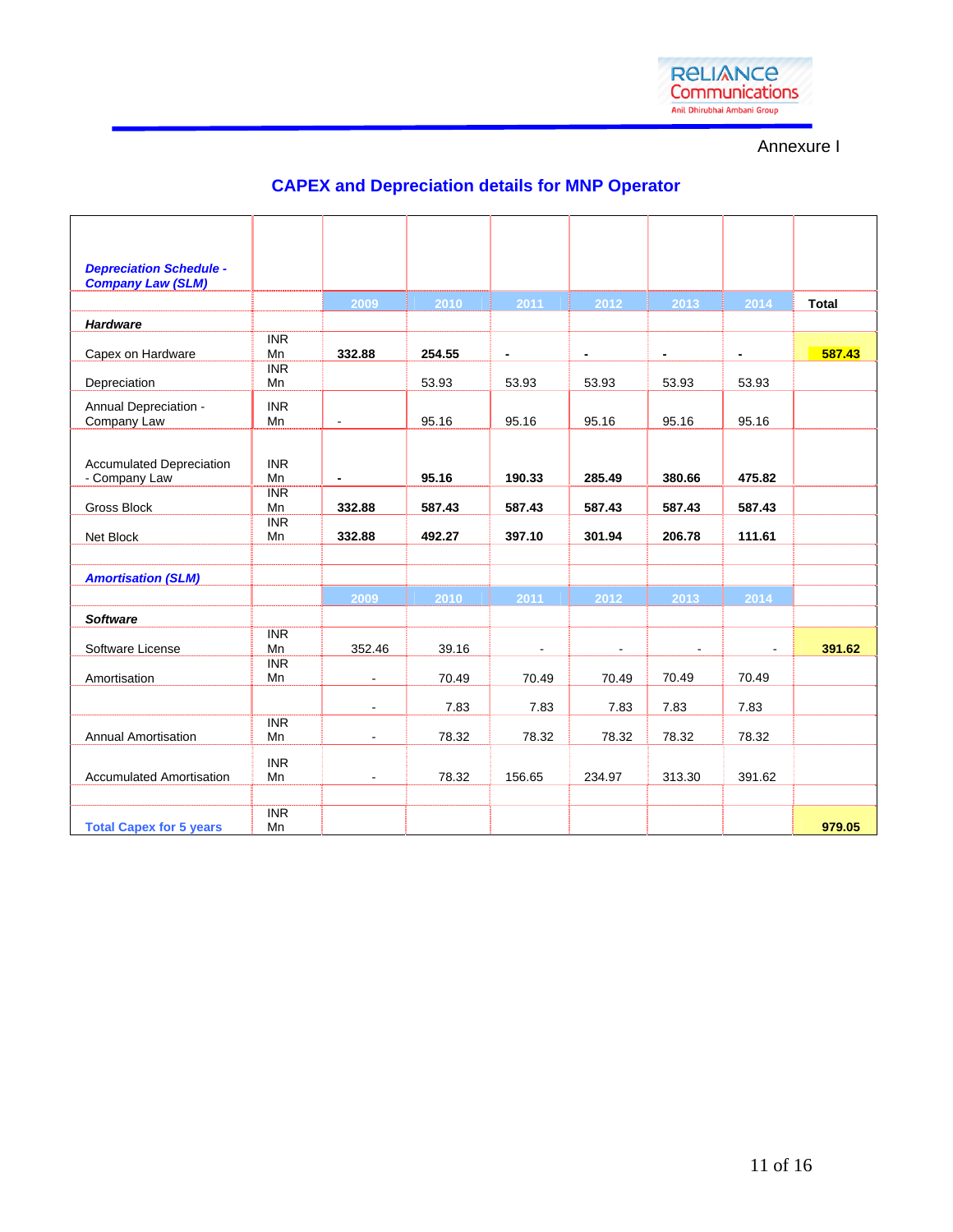

## Annexure II

# **Funding requirement and Estimation of Interest**

|                                     |               | 2009   | 2010           | 2011           | 2012           | 2013           | 2014           |
|-------------------------------------|---------------|--------|----------------|----------------|----------------|----------------|----------------|
| <b>Investment</b>                   |               |        |                |                |                |                |                |
| Hardware Capex                      | INR Mn        | 332.88 | 254.55         |                |                |                |                |
| Software License                    | INR Mn        | 352.46 | 39.16          | ä,             | $\blacksquare$ | ÷              |                |
| Interest on term loan               | INR Mn        | 28.56  | $\blacksquare$ | $\blacksquare$ | $\blacksquare$ | $\sim$         | $\blacksquare$ |
| <b>Total Capex</b>                  | INR Mn        | 713.89 | 293.72         |                |                |                |                |
|                                     |               |        |                |                |                |                |                |
| <b>Funding Arrangement</b>          |               | 2009   | 2010           | 2011           | 2012           | 2013           | 2014           |
| Debt                                | INR Mn        | 476    | 196            |                |                |                | $\blacksquare$ |
| Equity                              | INR Mn        | 238    | 98             |                |                |                |                |
| <b>Cumulative Loan Inflow</b>       | INR Mn        | 476    | 672            | 672            | 672            | 672            | 672            |
| <b>Cumulative Equity Capital</b>    | <b>INR Mn</b> | 238    | 336            | 336            | 336            | 336            | 336            |
| <b>Term Loan Repayment</b>          |               |        |                |                |                |                |                |
| <b>Schedule</b>                     |               | 2009   | 2010           | 2011           | 2012           | 2013           | 2014           |
| 2009                                | INR Mn        |        | 95.19          | 95.19          | 95.19          | 95.19          | 95.19          |
| 2010                                | INR Mn        | ÷      |                | 39.16          | 39.16          | 39.16          | 39.16          |
| Annual Loan Repayment               | INR Mn        | ٠      | 95.19          | 134.35         | 134.35         | 134.35         | 134.35         |
| <b>Cumulative Loan</b><br>Repayment | INR Mn        |        | 95.19          | 229.53         | 363.88         | 498.23         | 632.58         |
| Term Loan Outstanding               | INR Mn        | 475.93 | 576.55         | 442.20         | 307.86         | 173.51         | 39.16          |
| Net Inflow of Term Loan             | INR Mn        | 475.93 | 100.62         | $\blacksquare$ |                | $\overline{a}$ |                |
| Interest on Term Loan               | INR Mn        | 28.56  | 63.15          | 61.13          | 45.00          | 28.88          | 12.76          |
| <b>Working Capital</b>              |               |        |                |                |                |                |                |
| Annual requirement                  | INR Mn        |        | 62.62          | 31.31          | 35.49          | 37.57          | 41.75          |
| Interest on short-term loan         | INR Mn        |        | 9.39           | 4.70           | 5.32           | 5.64           | 6.26           |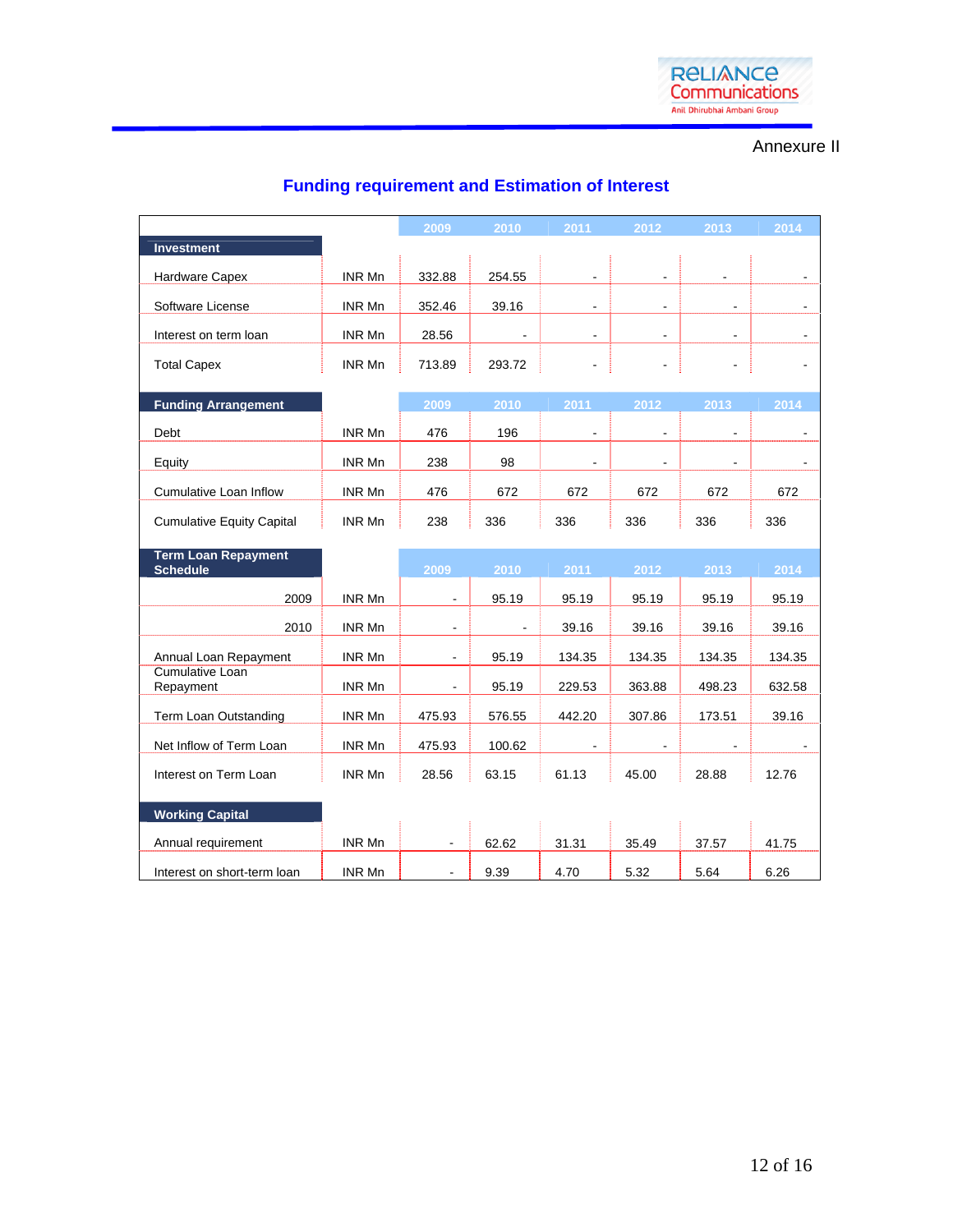

### **Annexure III**

| <b>Tax Estimation</b> |  |
|-----------------------|--|
|                       |  |

|                                                           |             | 2010      | 2011 | 2012       | 2013      | 2014      |
|-----------------------------------------------------------|-------------|-----------|------|------------|-----------|-----------|
| <b>Taxable Profit</b>                                     | $\mathbf 0$ | $-556$    | 218  | 431        | 507       | 542       |
| <b>Losses Carried Forward -</b><br><b>Opening Balance</b> | 0           | 0         | 556  | 338        | 0         | 0         |
|                                                           |             |           |      |            |           |           |
| <b>Profit Liable for Taxation</b>                         |             |           |      |            |           |           |
| Profit Liable for Income<br>Taxation                      |             |           |      | 92         | 507       | 542       |
| Profit Liable for MAT                                     | ۰           |           | 263  | 392        | 434       | 456       |
| <b>Tax Payable</b>                                        | -           | -         | 45   | 67         | 172       | 184       |
| Corporate Income Tax                                      | ۰           |           |      | 31         | 172       | 184       |
| Minimum Alternate Tax                                     | -           |           | 45   | 67         | 74        | 78        |
| Applicable Rate                                           | <b>NA</b>   | <b>NA</b> | MAT  | <b>MAT</b> | Corporate | Corporate |
|                                                           |             |           |      |            |           |           |
| <b>MAT Credit Setoff</b>                                  |             |           |      |            |           |           |
| <b>MAT Credit Opening</b><br><b>Balance</b>               |             |           |      | 45         | 80        |           |
| <b>Effective Tax Payout</b>                               | $\bf{0}$    |           | 45   | 67         | 92        | 184       |

#### **Assumptions:**

| D/E Ratio:             | 2           |
|------------------------|-------------|
| Terms of Debt          | 5 years     |
| Interest(Long Term)    | 12%         |
| Cost of Equity         | 14%         |
| <b>Working Capital</b> | 10% of OPEX |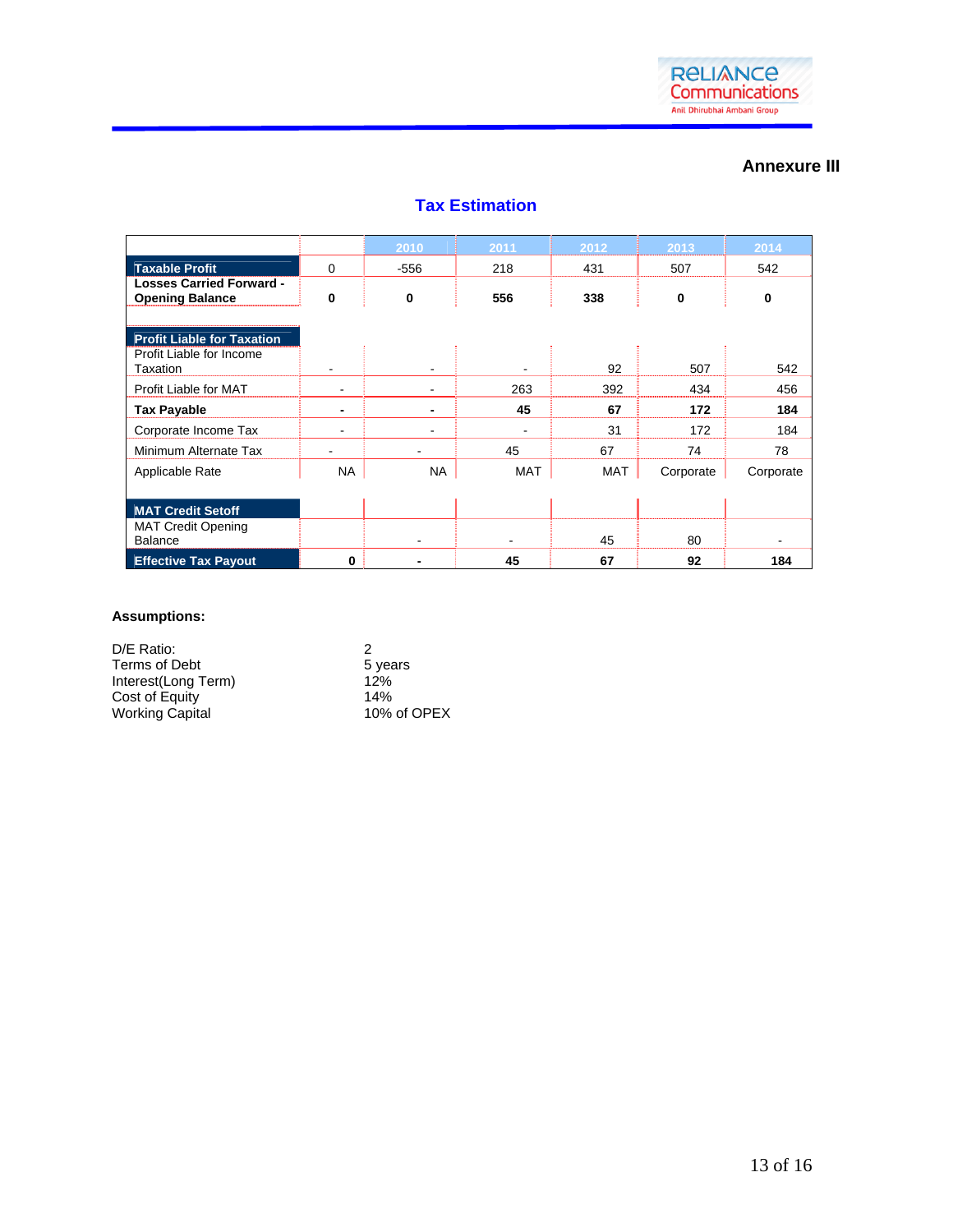

ANNEXURE IV

# **Profit and Loss Statement for MNP Operator( Zone I)[7](#page-13-0)**

|                                                       |               | 2010    | 2011    | 2012    | 2013    | 2014    |
|-------------------------------------------------------|---------------|---------|---------|---------|---------|---------|
| <b>Revenue</b>                                        |               |         |         |         |         |         |
| Total subscribers in Zone 1 (N&W)                     | Mn            | 274     | 326     | 370     | 418     | 461     |
| Metros + Category A (N&W)                             | Mn            | 136     | 162     | 180     | 201     | 220     |
| Category B + Category C (N&W)                         | Mn            | 138     | 164     | 189     | 217     | 241     |
| Porting percentage                                    | %             | 2.62%   | 4.50%   | 5.50%   | 6.00%   | 5.50%   |
| Number of ports per annum                             | Mn            | 7.18    | 14.68   | 20.33   | 25.05   | 25.35   |
| <b>Porting Transaction Charge</b>                     | <b>INR</b>    | 25.00   | 25.00   | 25.00   | 25.00   | 25.00   |
| <b>Revenue from port transaction</b><br>charge        | <b>INR Mn</b> | 179     | 367     | 508     | 626     | 634     |
|                                                       |               |         |         |         |         |         |
| <b>SMS Volume</b>                                     | Mn            | 81,179  | 96,636  | 109.512 | 123.713 | 136,543 |
| A2P Volume                                            | Mn            | 54,119  | 64,424  | 73,008  | 82,475  | 91,029  |
| Call Volume - Total Outgoing queries                  | Mn            | 360,831 | 429,533 | 486,766 | 549,889 | 606,918 |
| Call Volume - Total Missed call queries               | Mn            | 360,831 | 429,533 | 486,766 | 549,889 | 606,918 |
|                                                       |               |         |         |         |         |         |
| % of SMS through central database                     | $\%$          | 2.30%   | 2.20%   | 2.00%   | 1.50%   | 1.50%   |
| % of A2P through central database                     | $\%$          | 2.30%   | 2.20%   | 2.00%   | 1.50%   | 1.50%   |
| % of Calls through central database                   | %             | 2.30%   | 2.20%   | 2.00%   | 1.50%   | 1.50%   |
| % of Calls through central database -<br>missed calls | $\%$          | 2.30%   | 2.20%   | 2.00%   | 1.50%   | 1.50%   |
|                                                       |               |         |         |         |         |         |
| Dipping Charge per query for SMS                      | <b>INR</b>    | 0.02    | 0.02    | 0.02    | 0.02    | 0.02    |
| Dipping charges per query for A2P                     | <b>INR</b>    | 0.02    | 0.02    | 0.02    | 0.02    | 0.02    |
| Dipping charges per query for Call                    | <b>INR</b>    | 0.02    | 0.02    | 0.02    | 0.02    | 0.02    |
| Dipping charges per query for Call                    | <b>INR</b>    | 0.02    | 0.02    | 0.02    | 0.02    | 0.02    |
| <b>Revenue from Dipping Charges</b>                   | <b>INR Mn</b> | 394     | 449     | 462     | 392     | 432     |
|                                                       |               |         |         |         |         |         |
| <b>Total Revenue</b>                                  | INR Mn        | 574     | 816     | 971     | 1,018   | 1,066   |

Contd….

<span id="page-13-0"></span> 7 Similar P&L is expected for Zone II MNP Operator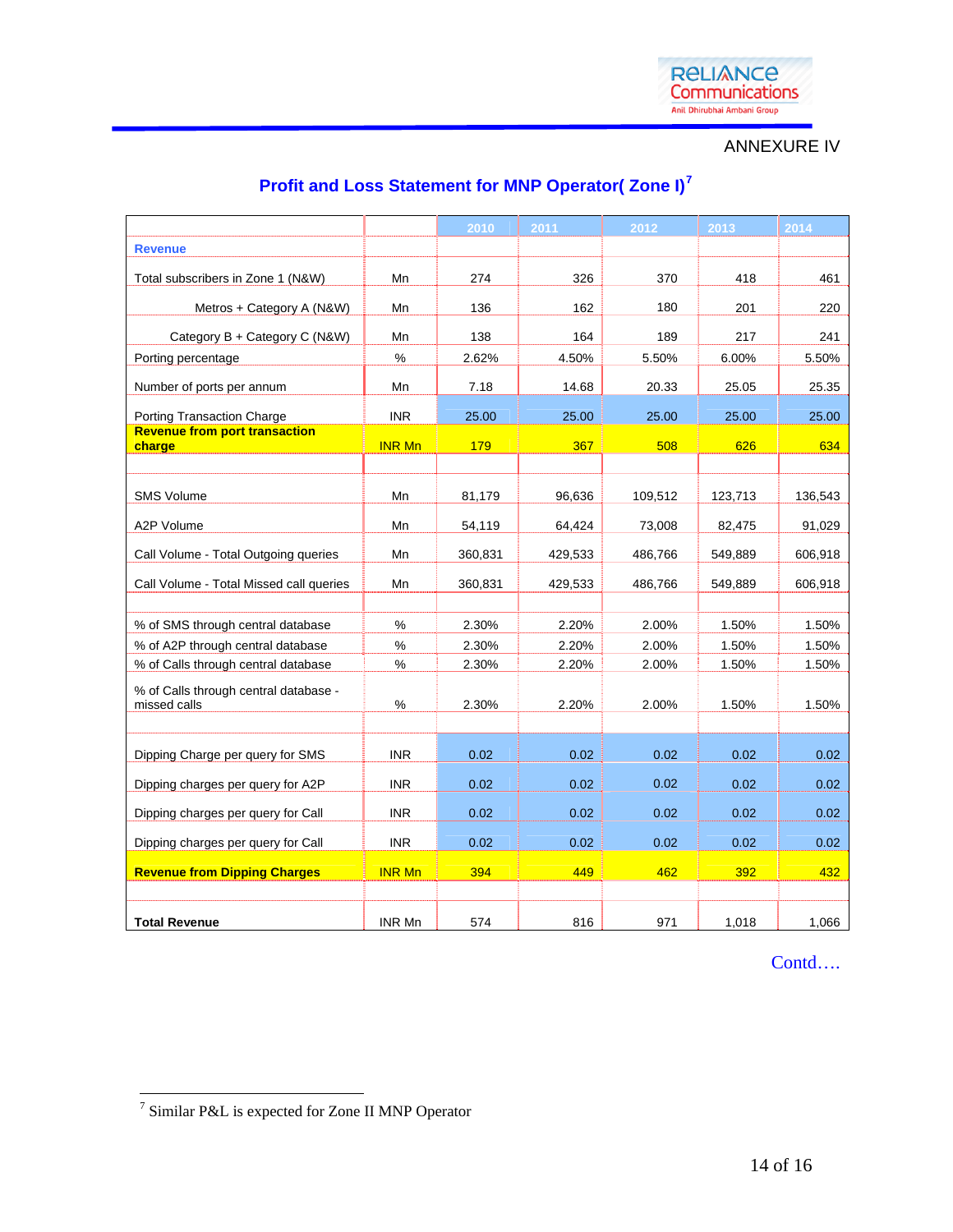

|                                                    |               | 2010                     | 2011           | 2012           | 2013           | 2014     |
|----------------------------------------------------|---------------|--------------------------|----------------|----------------|----------------|----------|
| <b>Operating Expenditure</b>                       |               |                          |                |                |                |          |
| Annual Maintenance Cost                            | <b>INR Mn</b> | 49                       | 40             | 30             | 21             | 11       |
| Hosting & Communication                            | INR Mn        | 289                      | 137            | 162            | 178            | 203      |
| Customisation                                      | INR Mn        | 260                      | 123            | 146            | 160            | 183      |
| Admin & Other                                      | INR Mn        | 29                       | 14             | 16             | 18             | 20       |
|                                                    |               |                          |                |                |                |          |
| <b>Total Operating</b><br><b>Expenditure</b>       | <b>INR Mn</b> | 626                      | 313            | 355            | 376            | 417      |
| <b>EBITDA</b>                                      | INR Mn        | (53)                     | 503            | 616            | 642            | 649      |
| Interest                                           | INR Mn        | 73                       | 66             | 50             | 35             | 19       |
| Depreciation                                       | INR Mn        | 95                       | 95             | 95             | 95             | 95       |
| Amortization                                       | INR Mn        | 78                       | 78             | 78             | 78             | 78       |
|                                                    |               |                          |                |                |                |          |
| <b>EBT</b>                                         |               | (299)                    | 263            | 392            | 434            | 456      |
|                                                    |               |                          |                |                |                |          |
| Tax                                                |               | $\overline{\phantom{a}}$ | 44.76          | 66.62          | 92.36          | 184.31   |
| <b>PAT</b>                                         |               | (299)                    | 219            | 325            | 342            | 272      |
| <b>RoE</b>                                         |               | $-89%$                   | 65%            | 97%            | 102%           | 81%      |
|                                                    |               |                          |                |                |                |          |
| Depreciation (IT act)                              | INR Mn        | 352.46                   | 140.98         | 56.39          | 22.56          | 9.02     |
| EBT (IT act)                                       | INR Mn        | (555.91)                 | 217.55         | 430.75         | 506.99         | 542.26   |
| Cash flow from                                     |               |                          |                |                |                |          |
| Operations                                         | INR Mn        | (125.12)                 | 392.10         | 498.85         | 515.52         | 445.29   |
| Capex                                              | INR Mn        | 293.72                   | $\blacksquare$ | $\blacksquare$ | $\blacksquare$ |          |
| Change in working capital                          | INR Mn        | 9.39                     | (4.70)         | 0.63           | 0.31           | 0.63     |
|                                                    |               |                          |                |                |                |          |
| Free Cash Flow - Project                           | INR Mn        | (428.23)                 | 396.79         | 498.22         | 515.21         | 444.66   |
| Free Cash Flow - Equity                            | INR Mn        | (422.79)                 | 262.45         | 363.88         | 380.86         | 310.32   |
| Free Cash Flow - Project<br>(Incl. Terminal Value) | INR Mn        | (428.23)                 | 396.79         | 498.22         | 515.21         | 6,845.04 |
| Free Cash Flow - Equity<br>(Incl. Terminal Value)  | INR Mn        | (422.79)                 | 262.45         | 363.88         | 380.86         | 4,776.93 |